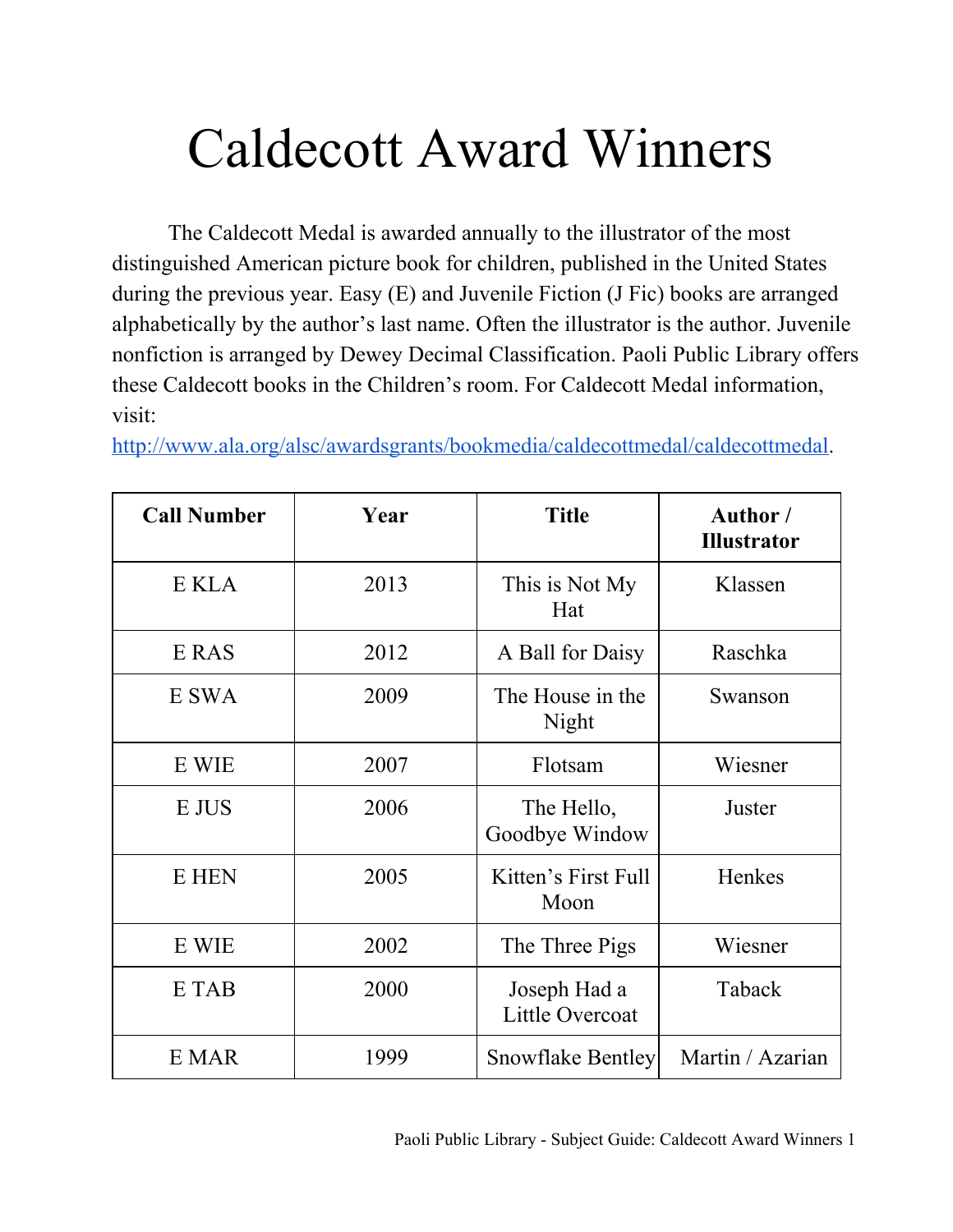| E RAT                            | 1996 | Officer Buckle and<br>Gloria         | Rathman               |
|----------------------------------|------|--------------------------------------|-----------------------|
| E SAY                            | 1994 | Grandfather's<br>Journey             | <b>SAY</b>            |
| E MCC                            | 1993 | Mirette on the<br><b>High Wire</b>   | McCully               |
| E WIE                            | 1992 | Tuesday                              | Wiesner               |
| E MAC                            | 1991 | <b>Black and White</b>               | Macaulay              |
| J 398.2 / 0951<br>YOU            | 1990 | Lon Po Po                            | Young                 |
| E ACK                            | 1989 | Song and Dance<br>Man                | Ackerman /<br>Gammell |
| E YOL                            | 1988 | Owl Moon                             | Yolen /<br>Schoenherr |
| E YOR                            | 1987 | Hey, Al                              | Yorinks / Egielski    |
| E VAN                            | 1986 | The Polar Express                    | Van Allsburg          |
| J 629.13 / 092 / 4<br><b>PRO</b> | 1984 | Glorious Flight                      | Provensen             |
| J 841 / .912 CEN                 | 1983 | Shadow                               | Cendrars              |
| E VAN                            | 1982 | Jumanji                              | Van Allsburg          |
| J 398.2 LOB                      | 1981 | Fables                               | Lobel                 |
| E HAL                            | 1980 | Ox-Cart Man                          | Hall / Cooney         |
| E GOB                            | 1979 | The Girl Who<br>Loved Wild<br>Horses | Goble                 |
| J 222 / .11095 SPI               | 1978 | Noah's Ark                           | Spier                 |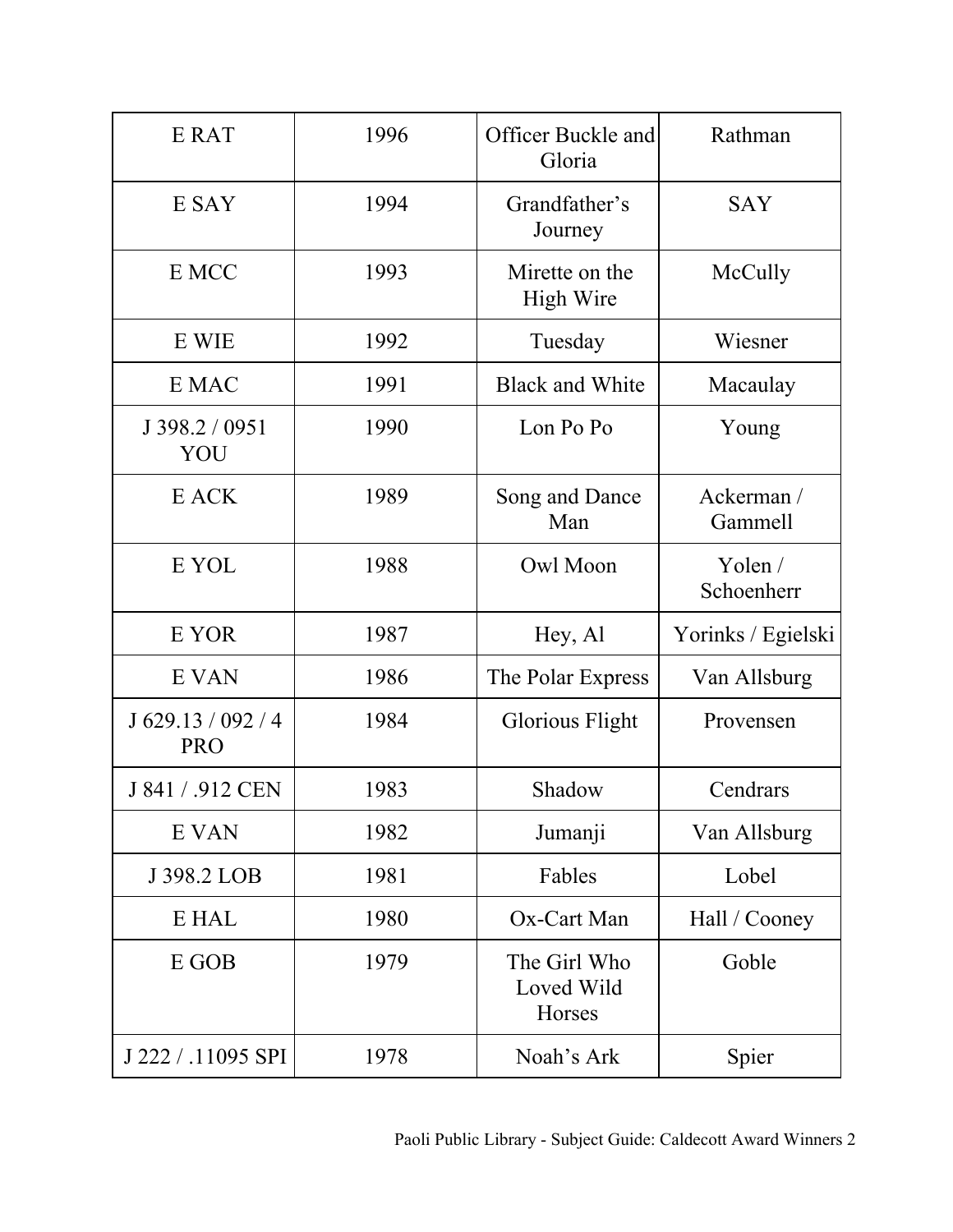| <b>J 960 MUS</b>                  | 1977 | Ashanti to Zulu                                        | Musgrove / Dillion         |
|-----------------------------------|------|--------------------------------------------------------|----------------------------|
| J 398.2 AAR                       | 1976 | Why Mosquitoes<br>Buzz in People's<br>Ears             | Aardema / Dillion          |
| J 398.2 MCD                       | 1975 | Arrow to the Sun                                       | McDermott                  |
| J 398.2 / 09423 / 7<br><b>ZEM</b> | 1974 | Duffy and the<br>Devil                                 | Zemach                     |
| J 398.2 / 0952<br><b>MOS</b>      | 1973 | <b>Funny Little</b><br>Woman                           | Mosel / Lent               |
| E HOG                             | 1972 | One Fine Day                                           | Hogrogian                  |
| J 398.2 / 096 HAL                 | 1971 | A Story, A Story                                       | Haley                      |
| E STE                             | 1970 | Sylvester and the<br>Magic Pebble                      | Steig                      |
| E RAN                             | 1969 | The Fool of the<br>World and the<br><b>Flying Ship</b> | Ransome/<br>Shulevitz      |
| J 784.4 EMB                       | 1968 | Drummer Hoff                                           | Emberley                   |
| E DER                             | 1965 | May I Bring a<br>Friend                                | De Regniers /<br>Montresor |
| E SEN                             | 1964 | Where the Wild<br>Things Are                           | Sendak                     |
| E KEA                             | 1963 | The Snowy Day                                          | Keats                      |
| J 398.24 / 52 BRO                 | 1962 | Once a Mouse                                           | <b>Brown</b>               |
| E ETS                             | 1960 | Nine Days to<br>Christmas                              | Ets                        |
| E CHA                             | 1959 | Chanticleer and<br>the Fox                             | Chaucer / Cooney           |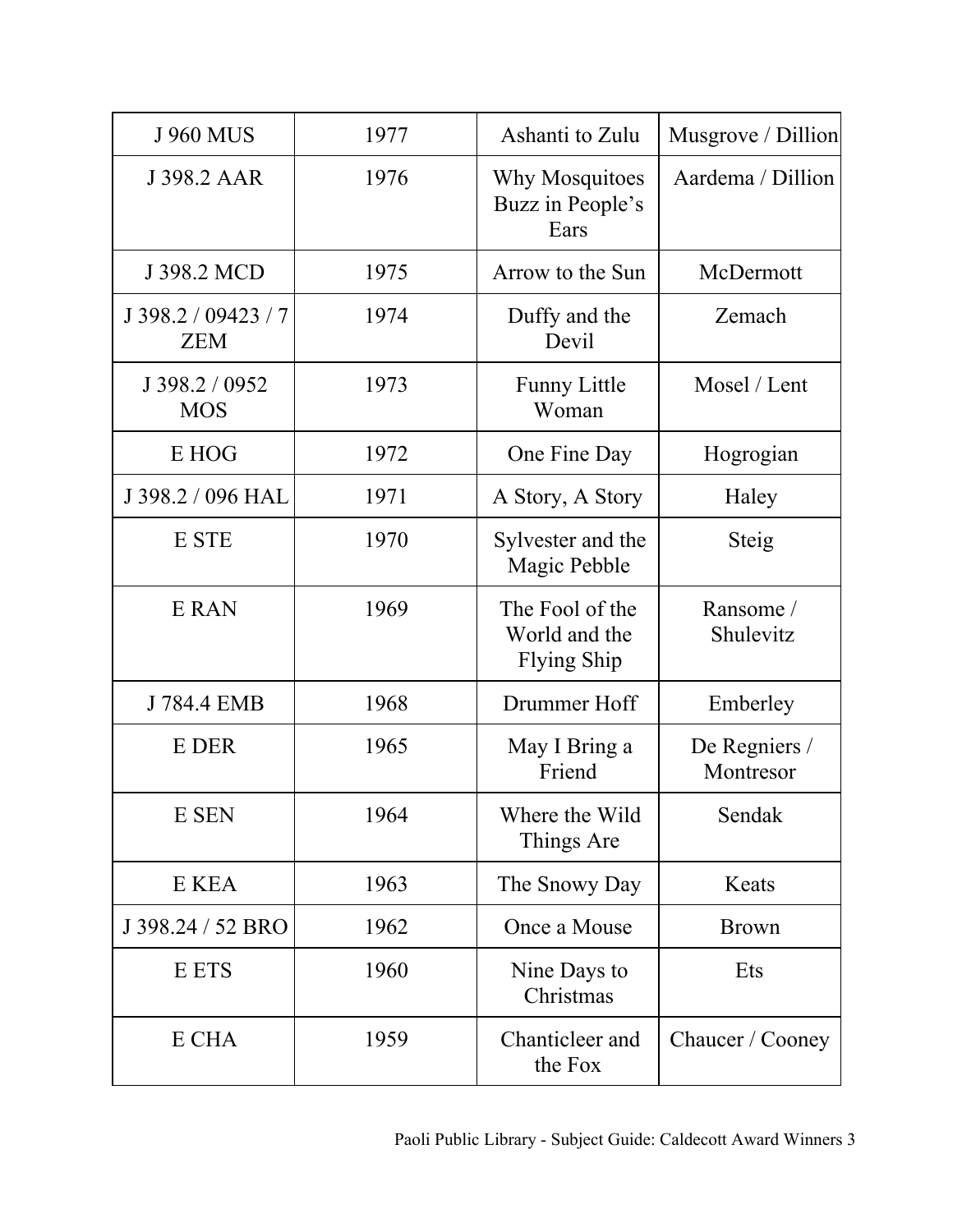| E MCC                        | 1958 | Time of Wonder                                        | McCloskey               |
|------------------------------|------|-------------------------------------------------------|-------------------------|
| J 582.16 UDR                 | 1957 | A Tree is Nice                                        | Udry                    |
| J 398.2 / 0944<br><b>PER</b> | 1955 | Cinderella, or, the<br><b>Little Glass</b><br>Slipper | Perrault / Brown        |
| E BEM                        | 1954 | Madeline's<br>Rescue                                  | Bemelmans               |
| E WAR                        | 1953 | The Biggest Bear                                      | Ward                    |
| E LIP                        | 1952 | <b>Finders Keepers</b>                                | Lipkind /<br>Mordvinoff |
| E MIL                        | 1951 | The Egg Tree                                          | Milhous                 |
| E HAD                        | 1949 | The Big Snow                                          | Hader                   |
| E TRE                        | 1948 | White Snow,<br><b>Bright Snow</b>                     | Tresselt / Duvoisin     |
| E MAC                        | 1947 | The Little Island                                     | MacDonald /<br>Weisgard |
| J 398.3 PET                  | 1946 | The Rooster<br>Crows                                  | Petersham               |
| J 264.1 FIE                  | 1945 | Prayer for a Child                                    | Field / Jones           |
| E THU                        | 1944 | <b>Many Moons</b>                                     | Thurber /<br>Slobodkin  |
| E MCC                        | 1942 | Make Way for<br>Ducklings                             | McCloskey               |
| <b>J921 DAU</b>              | 1940 | Abraham Lincoln                                       | D'Aulaire               |

## **There are many other sources available throughout the library system. Please ask a Librarian for further assistance.**